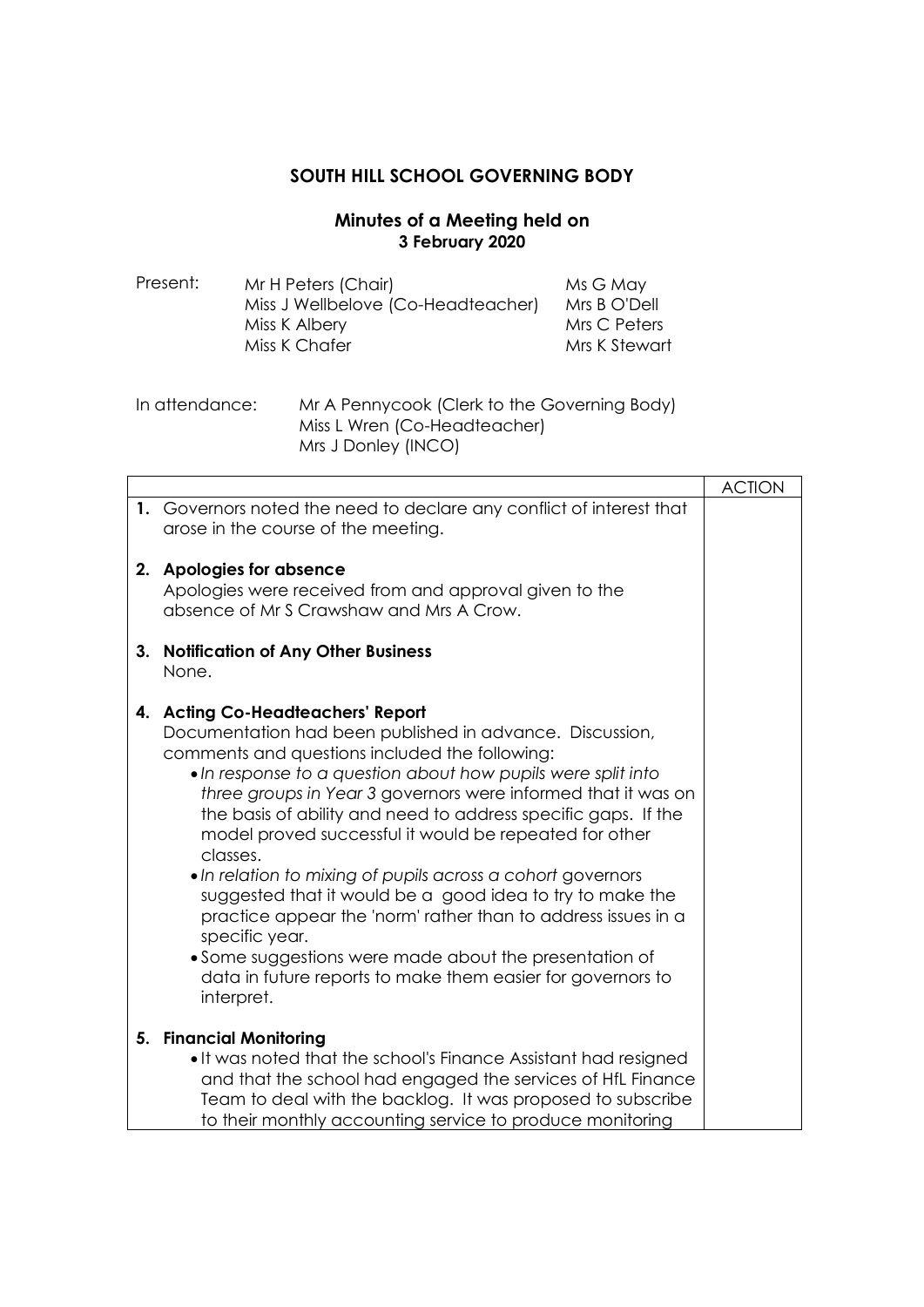|                                                                             | reports. Mrs Weston had expressed an interest in taking on a<br>financial role and she would undertake day-to day tasks. |           |  |
|-----------------------------------------------------------------------------|--------------------------------------------------------------------------------------------------------------------------|-----------|--|
|                                                                             | . The latest monitoring reports would be uploaded to                                                                     | JW/LW     |  |
|                                                                             | <b>GovernorHub</b> as soon as they were available.                                                                       |           |  |
|                                                                             |                                                                                                                          |           |  |
|                                                                             | 6. Approval of Autumn Term Return                                                                                        |           |  |
|                                                                             | The Return had yet to be produced and was not available for                                                              |           |  |
|                                                                             | approval.                                                                                                                |           |  |
|                                                                             | 7. Arrangements for Completion of SFVS                                                                                   |           |  |
|                                                                             | This would be undertaken by Mr Crawshaw with the assistance of                                                           | JW/LW/    |  |
|                                                                             | <b>Mrs O'Dell for presentation</b> to the next governing body meeting.                                                   | SC/BOD    |  |
|                                                                             | 8. Policy Approval                                                                                                       |           |  |
|                                                                             | 8.1. Relationships and Sex Education (RSE): the draft policy was                                                         |           |  |
|                                                                             | approved for consultation with parents.                                                                                  |           |  |
|                                                                             | 8.2. SEN Information Report: a number of minor modifications                                                             |           |  |
|                                                                             | were suggested prior to approval.                                                                                        |           |  |
|                                                                             | 8.3. School Security: it was agreed that the <b>policy needed to be</b>                                                  |           |  |
|                                                                             | redrafted and presented again for approval at the next                                                                   | JW/LW     |  |
|                                                                             | meeting.                                                                                                                 |           |  |
| 9.                                                                          | <b>Review of the Constitution of the Governing Body</b>                                                                  | AP        |  |
|                                                                             | The following were agreed                                                                                                |           |  |
|                                                                             | that the number of posts for co-opted governors be increased                                                             |           |  |
|                                                                             | by one, and                                                                                                              |           |  |
|                                                                             | that the newly created post be filled by Miss Leah Wren as                                                               |           |  |
|                                                                             | soon as the Instrument of Government had been sealed.                                                                    |           |  |
|                                                                             | 10. Minutes of Previous Meetings                                                                                         |           |  |
|                                                                             | The minutes of the meetings held on 3 December were approved                                                             |           |  |
|                                                                             | and signed.                                                                                                              |           |  |
|                                                                             | 11. Actions from Previous Meetings                                                                                       |           |  |
|                                                                             | All had either been completed or were in hand, with the following                                                        |           |  |
|                                                                             | exceptions:                                                                                                              |           |  |
|                                                                             | Item 4.1: it was not feasible for the SDP to be made<br>11.1.                                                            |           |  |
|                                                                             | available to staff using GoogleDocs.                                                                                     |           |  |
|                                                                             | Item 5.1: Miss Wren was to undertake training on<br>11.2.                                                                |           |  |
|                                                                             | CPOMS.                                                                                                                   |           |  |
|                                                                             | 11.3.<br>It was agreed that the second governor link visit of the<br>year would be on the Governor Day in July.          |           |  |
|                                                                             | <b>Mrs Stewart would speak to Mr Crawshaw</b> about<br>11.4.                                                             | KS        |  |
| updating the website.                                                       |                                                                                                                          |           |  |
| Governors were to write a 'pen-portrait' of themselves<br>11.5.<br>Relevant |                                                                                                                          |           |  |
|                                                                             | by the end of term.                                                                                                      | governors |  |
|                                                                             |                                                                                                                          |           |  |